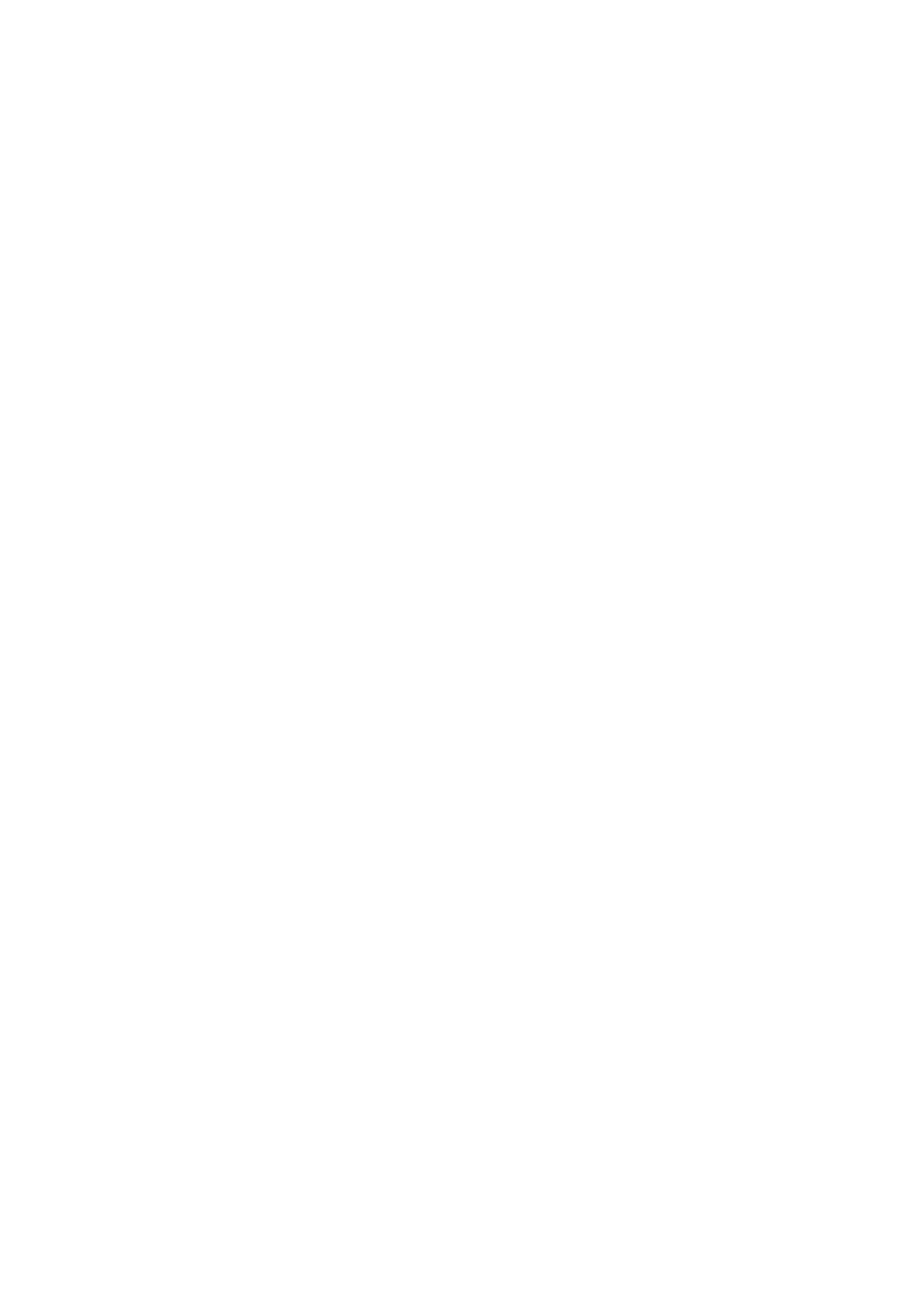

Ellan Vannin

## **LEGAL AID (AMENDMENT) ACT 2012**

## Index

| <b>Section</b><br><b>PART 1-INTRODUCTORY</b>         |  | Page |
|------------------------------------------------------|--|------|
|                                                      |  | 5    |
| 1                                                    |  |      |
| $\overline{2}$                                       |  |      |
| <b>PART 2 - AMENDMENTS TO THE LEGAL AID ACT 1986</b> |  | 5    |
| 3                                                    |  |      |
| 4                                                    |  |      |
| 5                                                    |  |      |
| 6                                                    |  |      |
| 7                                                    |  |      |
| 8                                                    |  |      |
| 9                                                    |  |      |
| 10                                                   |  |      |
| 11                                                   |  |      |
| 12                                                   |  |      |
| 13                                                   |  |      |
| 14                                                   |  |      |
| 15                                                   |  |      |
| 16                                                   |  |      |
| 17                                                   |  |      |
| 18                                                   |  |      |
| <b>PART 3 - AMENDMENTS TO OTHER ENACTMENTS</b>       |  | 11   |
| 19                                                   |  |      |
| 20                                                   |  |      |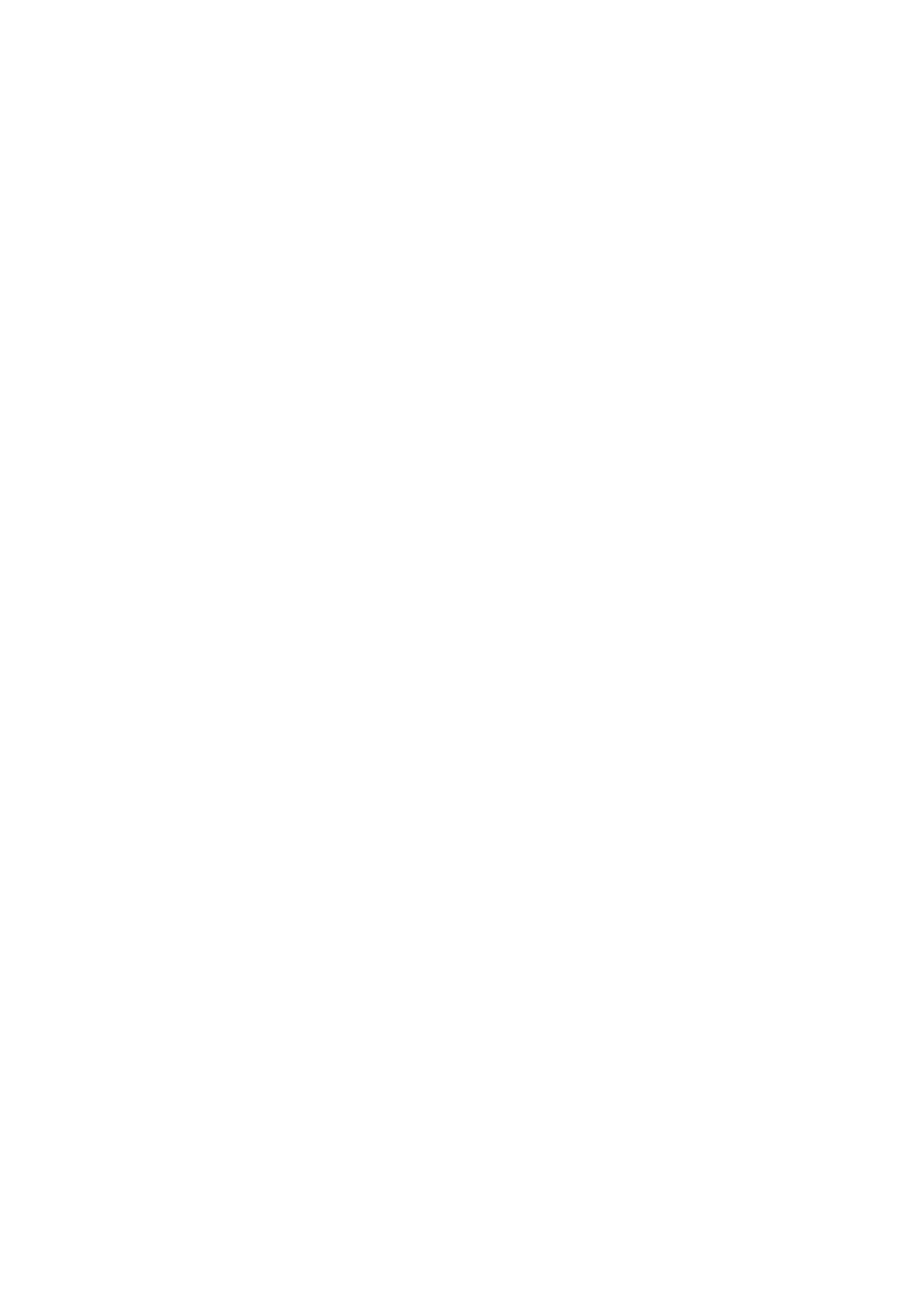

## **LEGAL AID (AMENDMENT ) ACT 2012**

*Signed in Tynwald: 16 October 2012 Received Royal Assent: 16 October 2012 Announced to Tynwald: 16 October 2012*

**AN ACT** to amend further the Legal Aid Act 1986; to make a minor amendment to the Advocates Act 1976; and for connected purposes.

<span id="page-4-0"></span>**BE IT ENACTED** by the Queen's Most Excellent Majesty, by and with the advice and consent of the Council and Keys in Tynwald assembled, and by the authority of the same, as follows:—

## **PART 1 – INTRODUCTORY**

### <span id="page-4-1"></span>**1 Short title**

The short title of this Act is the Legal Aid (Amendment) Act 2012.

### <span id="page-4-2"></span>**2 Commencement**

- (1) This Act (apart from this section and section 1) comes into operation on such day or days as the Treasury may by order appoint and different days may be appointed for different purposes of this Act.
- (2) An order under subsection (1) may make such transitional and saving provisions as the Treasury considers necessary or expedient.

## <span id="page-4-3"></span>**PART 2 – AMENDMENTS TO THE LEGAL AID ACT 1986**

<span id="page-4-4"></span>**3 Amendment of the Legal Aid Act 1986**

The *Legal Aid Act 1986* is amended as follows.

## <span id="page-4-5"></span>**4 Section 1 amended**

After section  $1(2)$  add  $-$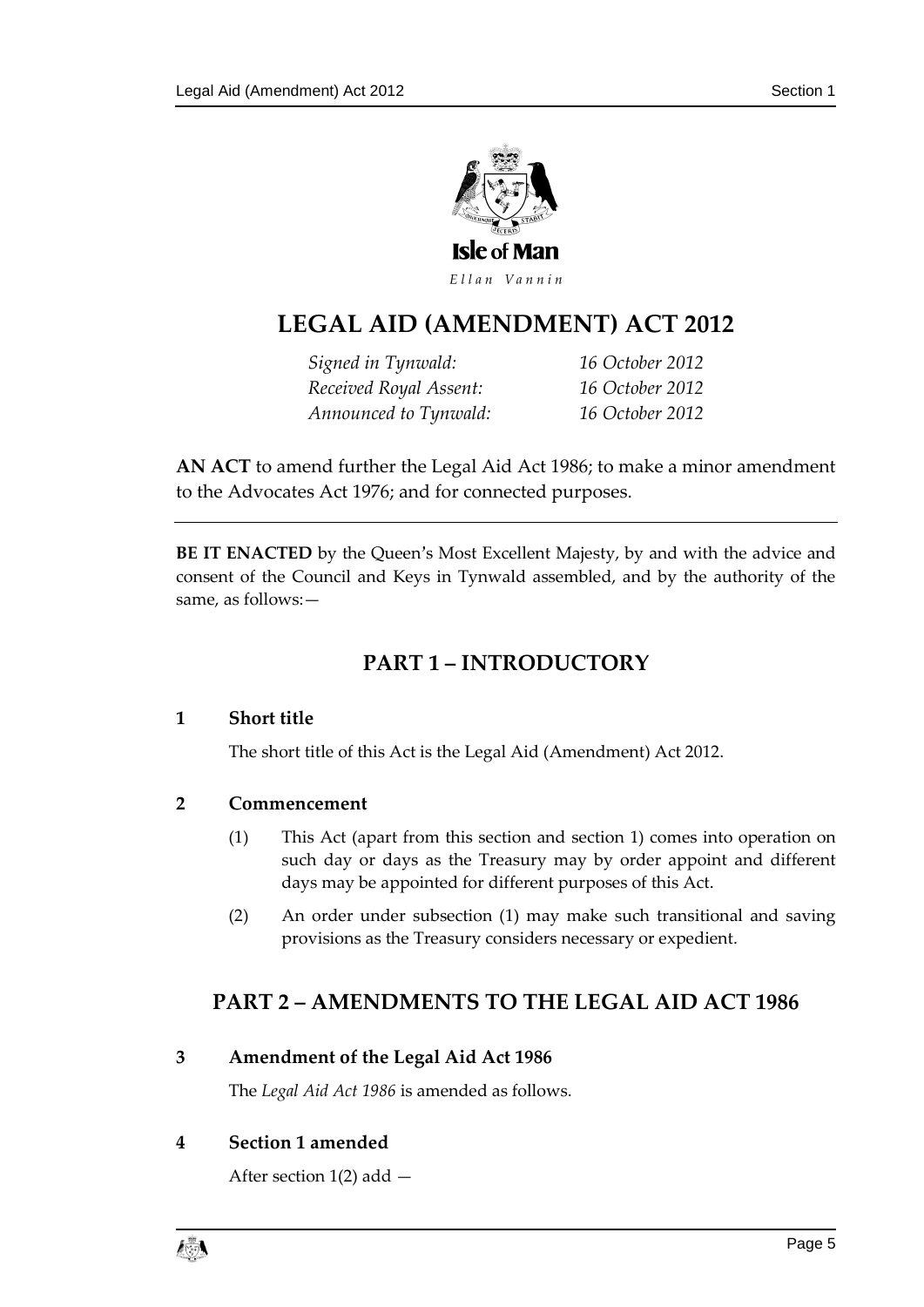- Subject to the provisions of this Act, legal aid is also available under this Part in relation to mediation whenever it is available in connection with proceedings.
- (4) Where legal aid is given for mediation it is not to be available in connection with proceedings in relation to the same matter during the currency of the mediation process.".

## <span id="page-5-0"></span>**5 Section 2 amended**

(1) For the marginal note to section 2 substitute  $-$ 

## **"2 Extent of, and eligibility for, legal aid".**

- (2) For section 2(4) substitute  $-$ 
	- "(4) A person must not be given legal aid in connection with any proceedings —
		- (a) if the person fails to show reasonable grounds for taking, defending or being party to the proceedings;
		- (b) if it appears unreasonable that the person should receive it in the particular circumstances; or
		- if the person fails to meet the financial conditions described in section 3(1).".

## <span id="page-5-1"></span>**6 Section 3 amended**

In section 3 —

- (a) in subsection (1)(b) for "income support or family income supplement" substitute "such social security benefits as may be prescribed";
- (b) for subsection  $(2)(c)$  substitute  $-$ 
	- "(c) regulations under section 4 shall determine the extent, if any, of the person's financial contribution;";
- (c) at the beginning of subsection (2)(d) insert "unless regulations provide otherwise,".

### <span id="page-5-2"></span>**7 Section 4 substituted**

For section 4 substitute —

## **"4 Funding of legal aid**

- (1) Regulations shall provide for the funding of legal aid to be met in whole or in part —
	- (a) by contributions made by assisted persons; or

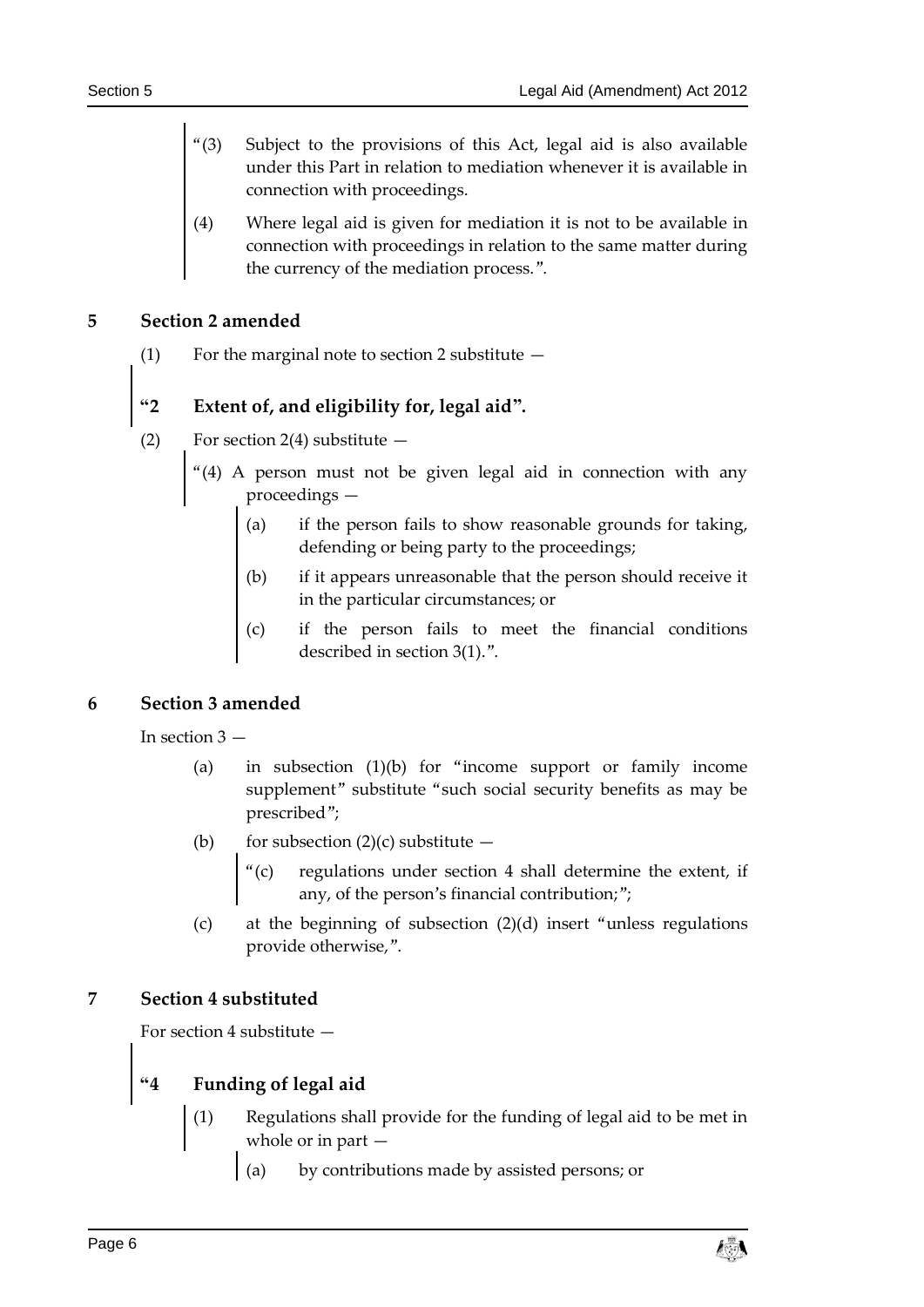(b) by some or all of the expenditure being by way of loans to be repaid by assisted persons,

in accordance with the regulations.

- (2) The regulations may in particular provide  $-$ 
	- (a) for the recovery of unpaid contributions or outstanding loan together with interest at the prescribed rate;
	- (b) that the amount of funding of legal aid (whether or not an amount due by way of contribution or outstanding loan), and any prescribed interest on it, is a first charge for the benefit of the Treasury on any property recovered or preserved by the assisted person (whether for the benefit of that person or another).
- (3) The regulations may make such further provision about the funding of legal aid as the Committee considers expedient.
- In this section  $-$ 
	- (a) "assisted person" means a person who has received legal aid;
	- (b) "property" means property of any nature and wherever situated and includes any sums recovered by virtue of an order for costs;
	- (c) a reference to property recovered or preserved in proceedings includes property recovered or preserved as a result of any compromise or settlement of the proceedings.
- (5) References in this section to the funding of legal aid are to the aggregate amount of the sums paid or payable by the Treasury in respect of the proceedings for which legal aid is granted to any advocate or to any unassisted party that are not recovered by way of an order or agreement for costs made in favour of the assisted person.".

### <span id="page-6-0"></span>**8 Section 7 amended**

In section 7(b) for "income support or family income supplement" substitute "such social security benefits as may be prescribed".

### <span id="page-6-1"></span>**9 Section 10 amended**

In section 10(2) for "Where a client's financial resources exceed the prescribed figure and he is not (directly or indirectly) in receipt of income support or of family income supplement" substitute "Where a client is eligible for advice and assistance under section 7.".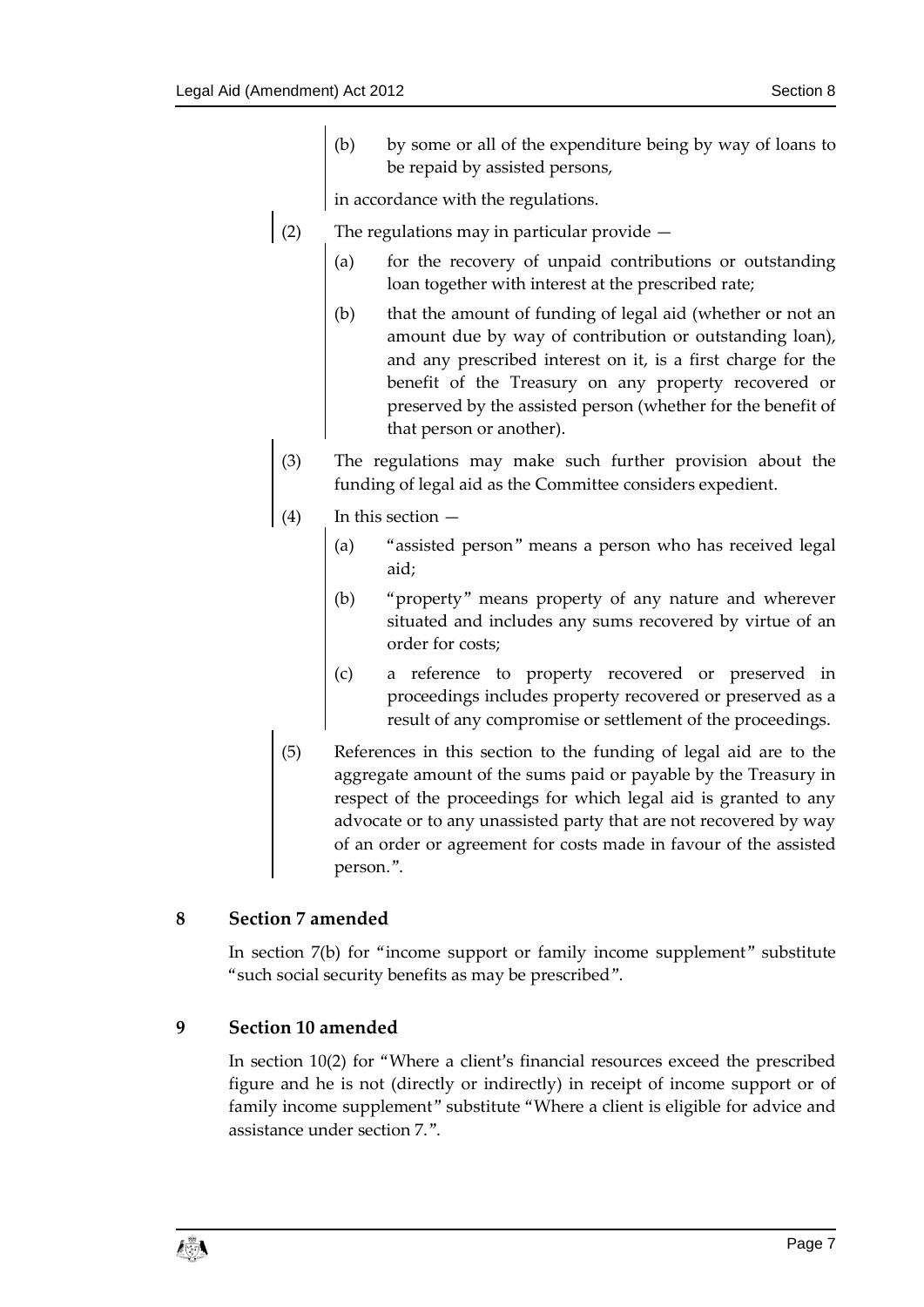## <span id="page-7-0"></span>**10 Section 14 amended**

In section 14 —

(a) in subsection  $(1)$  –

- (i) at the end of paragraph (a) delete "or";
- (ii) at the end of paragraph (b) add —

"or

- for the purpose of facilitating an audit under the *Audit Act 2006*.";
- (b) in subsection (2) for "consent" substitute "written consent".

## <span id="page-7-1"></span>**11 Section 16 amended**

For section  $16(2)(c)$  substitute  $-$ 

- "(c) make provision for applications for advice or assistance or legal aid under this Part including —
	- (i) by whom such an application may be made;
	- (ii) the appointment of a certifying officer, and other officers to assist the certifying officer, to determine such applications and to exercise such other functions as this Act or any regulations made under this Act may confer;
	- (iii) the terms on which a certificate providing legal aid may be granted; and
	- (iv) the information to be furnished by the person seeking or receiving advice or assistance or legal aid and by the advocate of such person;".

## <span id="page-7-2"></span>**12 Section 17 amended**

In section 17 —

- (a) delete the definitions of "family income supplement" and "income support";
- (b) after the definition of "legal aid certificate" insert —
- " "**mediation**" means any process in which 2 or more parties attempt to reach a voluntary agreement with respect to a dispute with the assistance of a person who has no power unilaterally to resolve the dispute, and includes conciliation and any similar form of dispute resolution other than litigation and arbitration;

"**proceedings**", except in section 1, includes mediation.".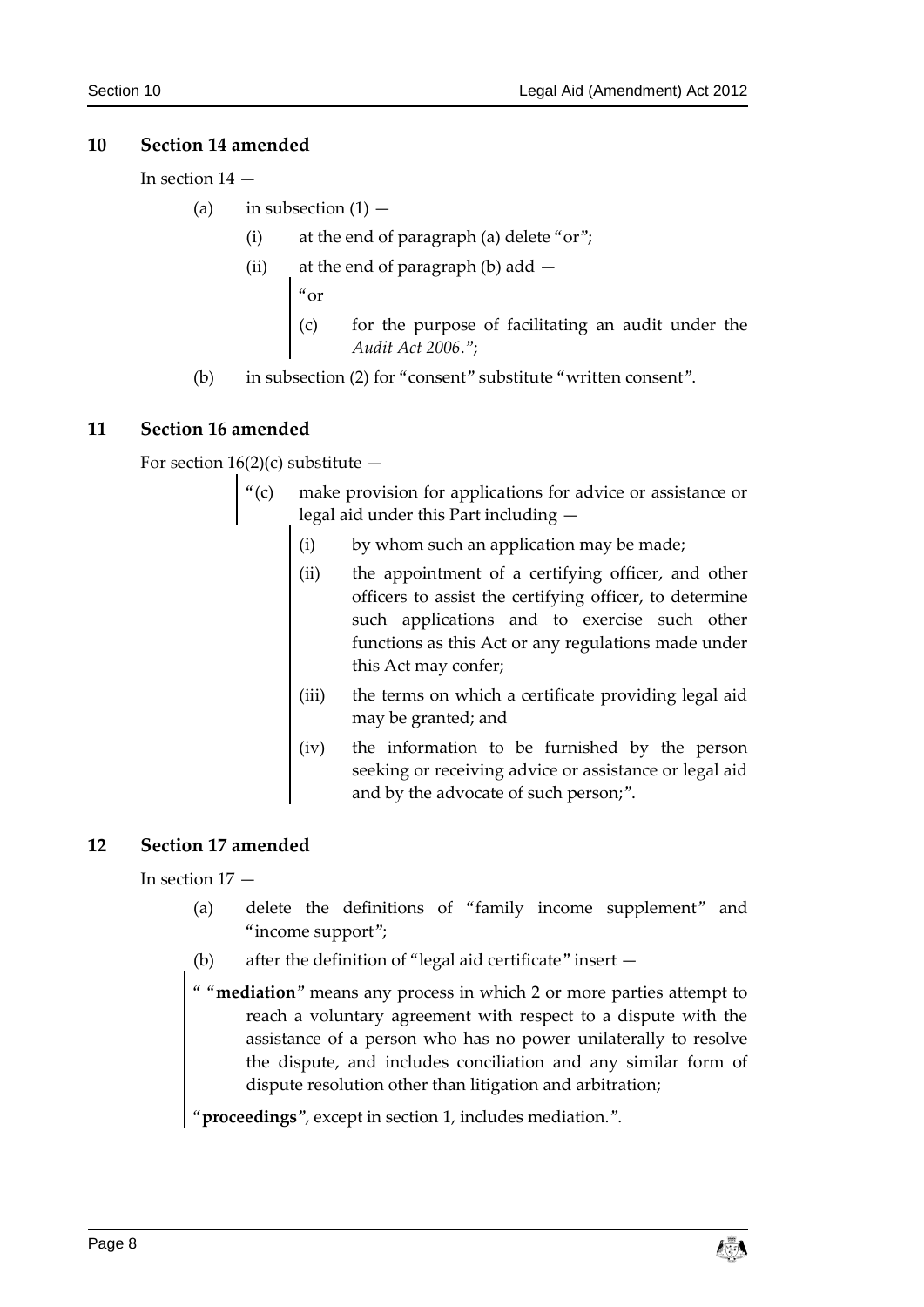## <span id="page-8-0"></span>**13 Section 23 substituted**

For section 23 substitute —

## **"23 Legal Aid Committee**

- (1) There shall continue to be established a Legal Aid Committee consisting of neither less than 5 nor more than 7 members appointed by the Appointments Commission.
- (2) Not more than 3 lawyers may be appointed as members.
- (3) The members shall be appointed for a term not exceeding 3 years and no member may serve for more than 2 consecutive terms.
- (4) The Appointments Commission must appoint one of the members to act as chairman and one to act as vice chairman.
- (5) At any sitting of the Committee
	- (a) the chairman or vice chairman shall preside;
	- (b) at least 2 other members shall be present; and
	- (c) a majority of the members present shall not be lawyers.
- $(6)$  The functions of the Committee are  $-$ 
	- (a) to determine the general policy with respect to legal aid;
	- (b) to oversee the administration of legal aid and to adjudicate on any complaints (other than matters within the jurisdiction of the tribunal established under section 23A) about any officer appointed under regulations made under section  $16(2)(c)(ii)$  as to the exercise of any of the officer's functions;
	- (c) to make regulations and schemes under this Act.
- (7) In this section "lawyer" means a person qualified to practise law in any part of the British Islands.".

### <span id="page-8-1"></span>**14 Section 23A inserted**

After section 23 insert —

## **"23A Legal Aid Appeals Tribunal**

- (1) The Legal Aid Appeals Tribunal is established.
- (2) The tribunal is a Part 2 tribunal within the meaning of the *Tribunals Act 2006*.
- The tribunal consists of a chairman and 2 members drawn from a panel referred to in section 2(1)(b) of that Act.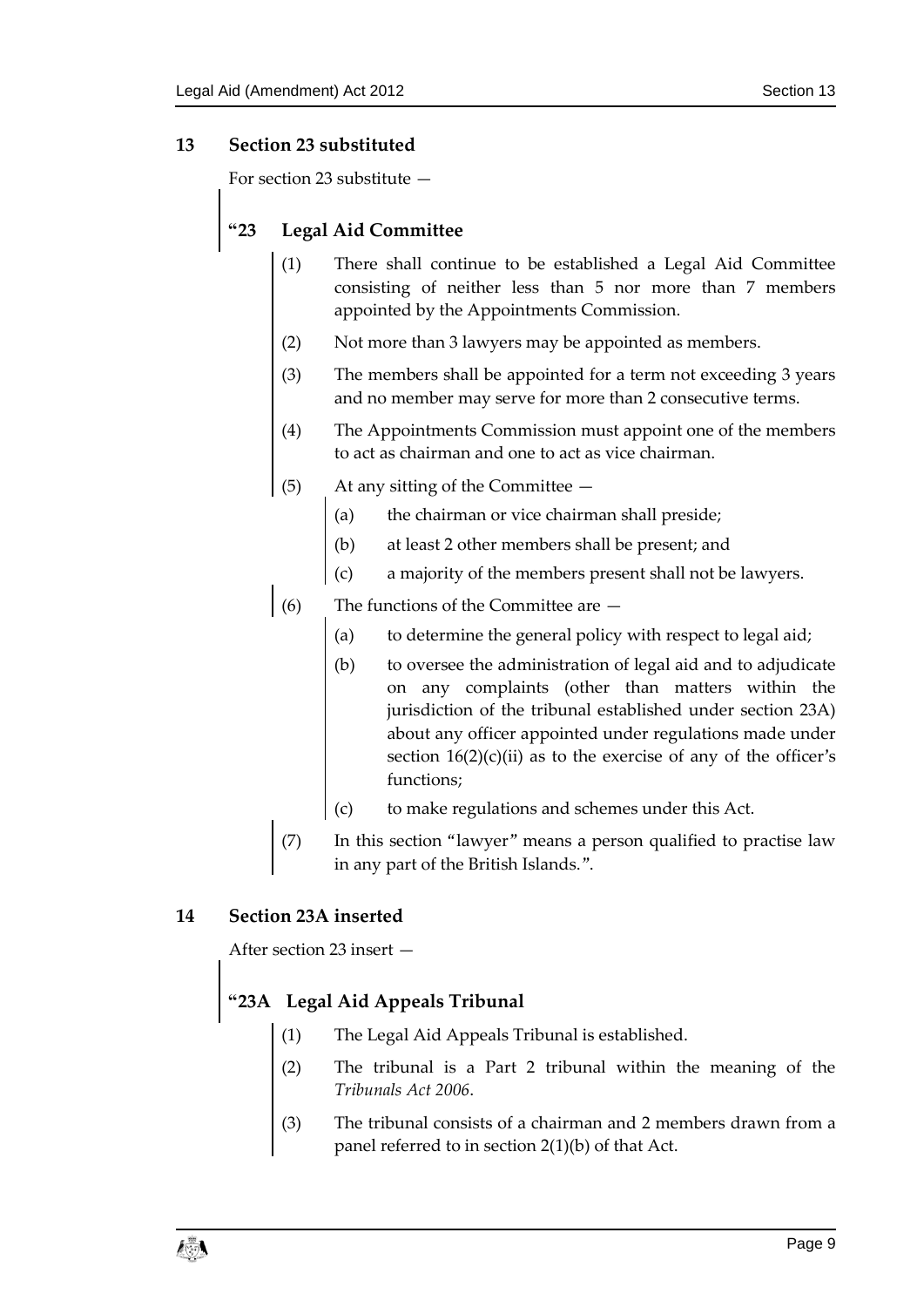- Section 4 of that Act is to determine the constitution of the tribunal save no person may hold office for more than 2 consecutive terms.
- (5) The tribunal has such jurisdiction as may be prescribed.".

#### <span id="page-9-0"></span>**15 Section 24 substituted**

For section 24 substitute —

# **"24 Regulations: general**

- Regulations under this Act may contain such supplemental, incidental, consequential or transitional arrangements as the Committee considers appropriate.
- (2) Regulations under this Act shall not have effect unless they are approved by Tynwald.".

#### <span id="page-9-1"></span>**16 Section 27 amended**

In section 27 before the definition of "the Committee" insert —

""Appointments Commission" means the body established under section 1 *of the Tribunals Act 2006*;".

#### <span id="page-9-2"></span>**17 Section 29 amended**

Before section 29(3) insert —

- "(1) Until the Council of Ministers makes rules under section 8 of the *Tribunals Act 2006* regulating the practice and procedure of a Part 2 tribunal, regulations may make such provision.
- (2) When such rules as are mentioned in subsection (1) come into operation, regulations made in consequence of that subsection are to be treated as revoked.
- (2A) If an appeal has been or could be made (but has not been concluded) under regulations in operation prior to the commencement of section 23A, on and after such commencement the appeal —
	- (a) must be treated as having been made or capable of being made (as the case may be) in accordance with rules or regulations made under subsection (1), whichever are in operation; and
	- (b) if commenced, shall recommence before the tribunal.".